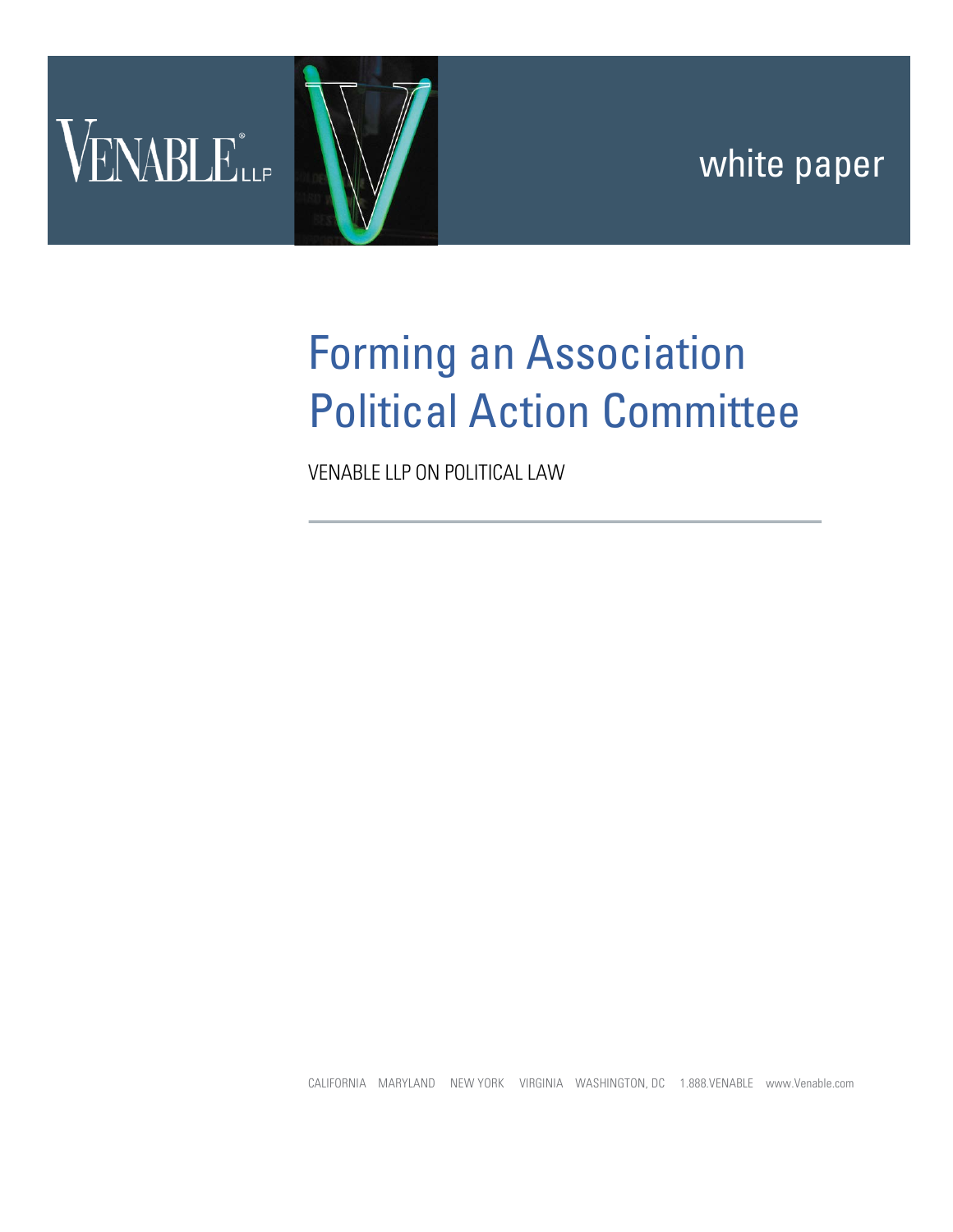# white paper



# AUTHORS

### [Ronald M. Jacobs](http://www.venable.com/ronald-m-jacobs/)

*Co-Chair, Political Law Practice*  [rmjacobs@Venable.com](mailto:rmjacobs@Venable.com) 202.344.8215

#### [Lawrence H. Norton](http://www.venable.com/lawrence-h-norton/)

*Co-Chair, Political Law Practice* [lhnorton@Venable.com](mailto:lhnorton@Venable.com) 202.344.4541

# [Janice M. Ryan](http://www.venable.com/janice-m-ryan/)

*Associate* [jryan@Venable.com](mailto:jryan@Venable.com) 202.344.4093

# Forming an Association Political Action Committee

VENABLE LLP ON POLITICAL LAW

Tax-exempt trade and professional organizations (such as associations) often establish political action committees ("PAC") to support the election of officials who are aligned with their organization's policy goals. PACs are necessary because the Federal Election Campaign Act ("FECA") prohibits nonprofit associations and other corporations from using treasury funds to support federal candidates or political parties. Additionally, the FECA places strict limits on how nonprofit associations may use facilities and resources in connection with political activities.<sup>[1](#page-1-0)</sup>

A PAC is somewhat different from other entities associated with a corporation. It is a separate entity, but still managed by, and part of, the corporation.

Associations and their PACs may solicit voluntary contributions of up to \$5,000 per year from the association's "restricted class." This includes the association's salaried employees with decision-making authority and their families. If the association's members are individuals, it may also solicit its members and their families. If the members are corporations, the rules are a bit different. With a corporate member's written permission, a trade association or its PAC may solicit the corporate member's restricted class, too (which includes its salaried employees with decision-making authority, shareholders and both groups' families).

The PAC can make contributions to candidates for federal office of up to \$5,000 per election with the funds it raises.

<span id="page-1-0"></span>This white paper provides an overview of PACs and summarizes the process by which an association can establish an affiliated PAC.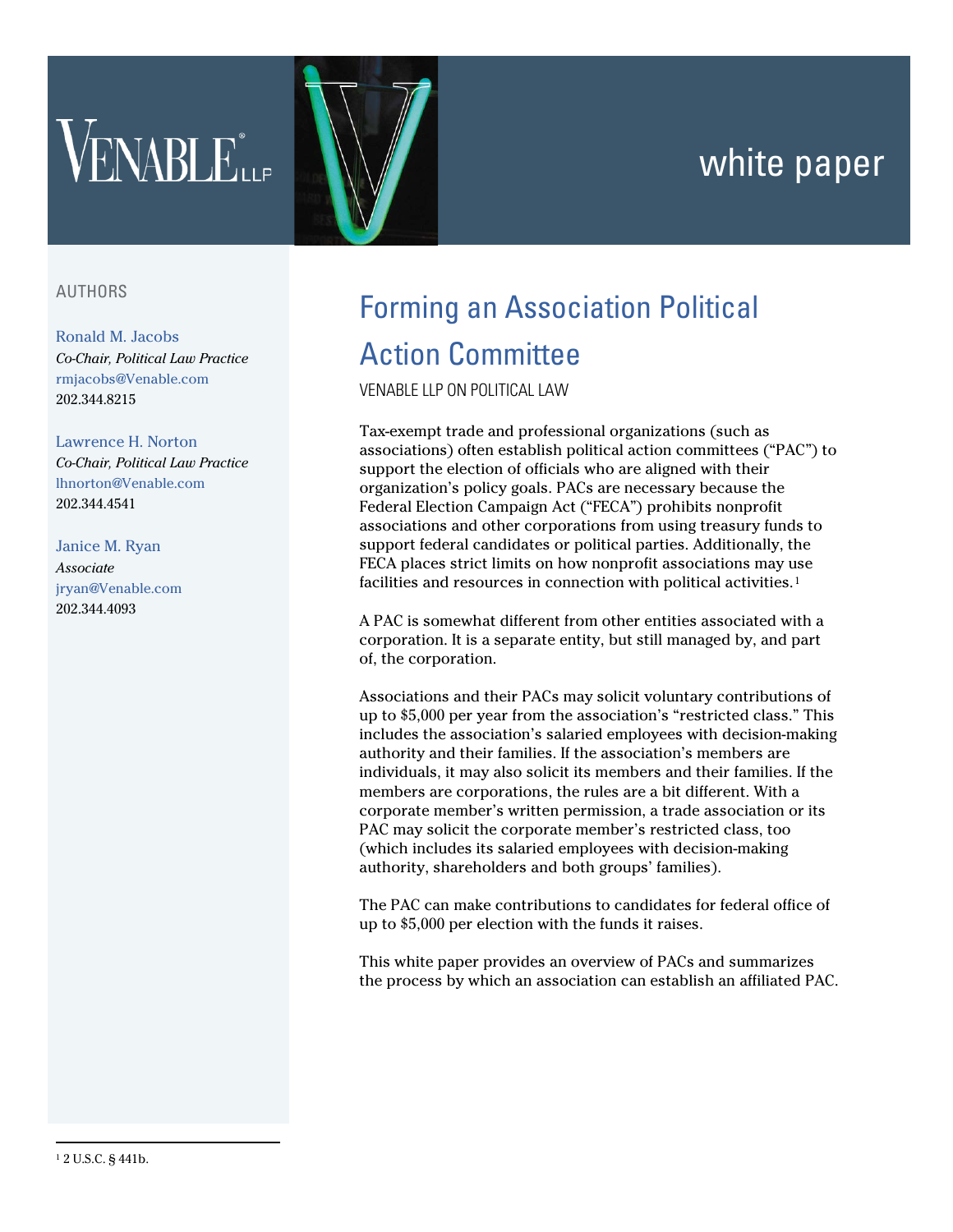#### I. CREATING THE PAC

#### A. Defining the PAC

To establish a PAC, an association must first determine the PAC's name, select a treasurer, establish the PAC's governance, and decide how to administer the PAC. The formal corporate name of an association must be included in the PAC's name for use in reports to the Federal Election Commission ("FEC") and disclaimer notices, however, the FECA allows a PAC to use a "pacronym" on PAC letterhead and checks. The PAC's name need not include the words "political action committee," although most do. Other, more elaborate names include "good government fund" or "employee action fund."

#### B. Treasurer, Assistant and Custodian of Records

The FECA requires every PAC to have a treasurer. It does not require any other officers. The treasurer of the PAC is responsible for complying with the FECA and is subject to civil penalties for violations, such as failure to file reports in a timely manner or more serious violations, like accepting corporate contributions. The treasurer should therefore be a "hands-on" person who will actively participate in the PAC's administration.

In addition to a treasurer, the FECA recognizes an assistant treasurer and a custodian of records. It is advisable to have an assistant treasurer for two reasons. First, a PAC cannot accept or make contributions without a treasurer and the FEC allows an assistant treasurer to fill this role in the absence of a treasurer. In addition, the assistant treasurer provides backup to the treasurer in the event he or she is unable to file a report on time. The custodian of records (who may also be the treasurer or assistant treasurer) is the individual responsible for maintaining all of the documents mandated by the FECA, such as payroll deduction authorization forms, copies of checks and other similar items.

Some PACs also have a "PAC Administrator" who assists the treasurer with preparing FEC disclosure reports and other routine tasks. For example, if a PAC has an oversight body, the administrator will often be responsible for planning and scheduling meetings and keeping minutes of those meetings. Often, the PAC Administrator serves as the assistant treasurer and/or custodian of records.

In addition to a treasurer, some PACs decide to have a Chairman or Director to oversee fundraising. This may be a high-profile person who will be a successful fundraiser, but who does not have the time to serve as the treasurer, who is not an employee of the association or who does not have a compliance background.

#### C. Governing Body

Generally, associations create oversight bodies comprised of representatives from different stakeholders among the association's management and membership to involve a wider audience in their PAC's efforts. Others elect to provide the chief executive officer of the PAC with broad authority to make PAC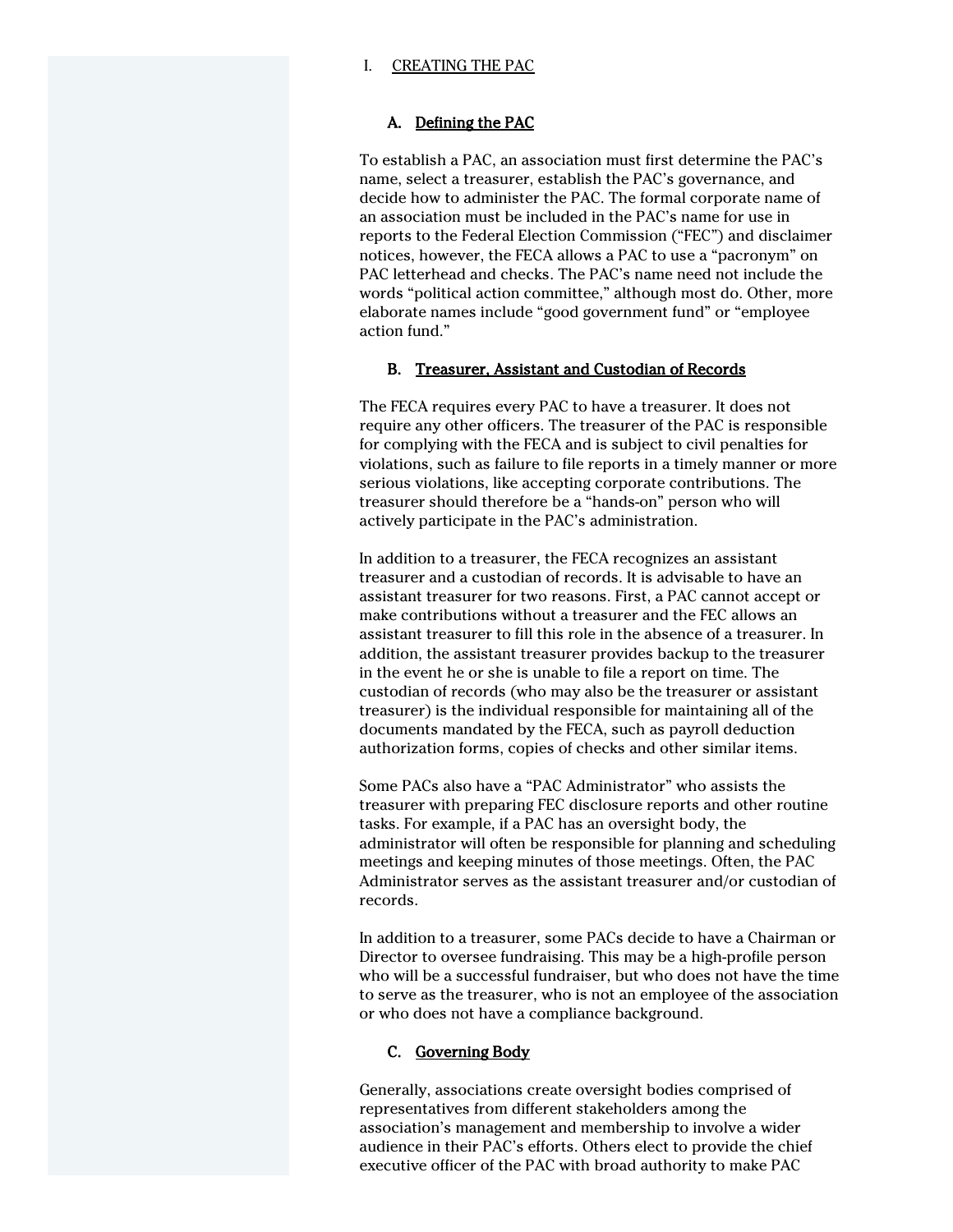contributions with little input from management, subject only to supervision of his or her overall job performance.

A PAC oversight body may be vested with varying levels of authority. Some associations require the PAC oversight body to approve an annual giving plan, which may be quite broad, permitting the treasurer to contribute to recipients who are on the annual plan's preapproved list without further consideration. This permits the treasurer or government affairs staff to react quickly to new opportunities while still acting within limits set by the oversight body. Others require approval by the committee for every contribution before it is made. The level of discretion you confer to a PAC oversight body is a matter of internal organizational dynamics, not campaign finance law. In many instances, the PAC oversight body has general supervision responsibility, an active role in setting contribution goals, and authorizes contributions to candidates.

# D. Bylaws

Although not required by law, most associations elect to adopt bylaws for their PACs' operations. The bylaws serve two basic purposes. First, the bylaws set forth the governance structure as discussed above. Second, the bylaws help to maintain consistency in the PAC's operations over time.

Establishing bylaws presents multiple governance options to consider. The FEC regulates how an association manages PAC operations in only a few limited areas, so prudential decisions based on the organization's policies and procedures, general good governance practices, and the association's culture and structure generally dictate PAC governance.

# E. Establishing the PAC

Once an association has finalized the details of its structure, it is ready to establish the PAC. This involves several simple tasks. First, an association's Board should approve the creation of the PAC (this is both a corporate "formality" and also often a banking requirement). As part of this step, the association should select PAC officers and adopt bylaws for the PAC's administration. Second, an association must open a checking account for the PAC. Third, an association must file FEC Form 1 with the Federal Election Commission within 10 days of formally creating the PAC. At that point, the PAC may begin its fundraising efforts.

# F. Depository Account

The account into which an association deposits PAC contributions may not contain any corporate funds. Therefore, an association must open a separate account. The account must be opened with a check from a contributor (not with a check from the association's account). We recommend choosing a non-interest bearing account to eliminate the need to file tax returns, which cost more to prepare than all but the largest PACs earn in interest. Opening the PAC account at the same bank that serves the association generally is advisable.

# G. FEC Form 1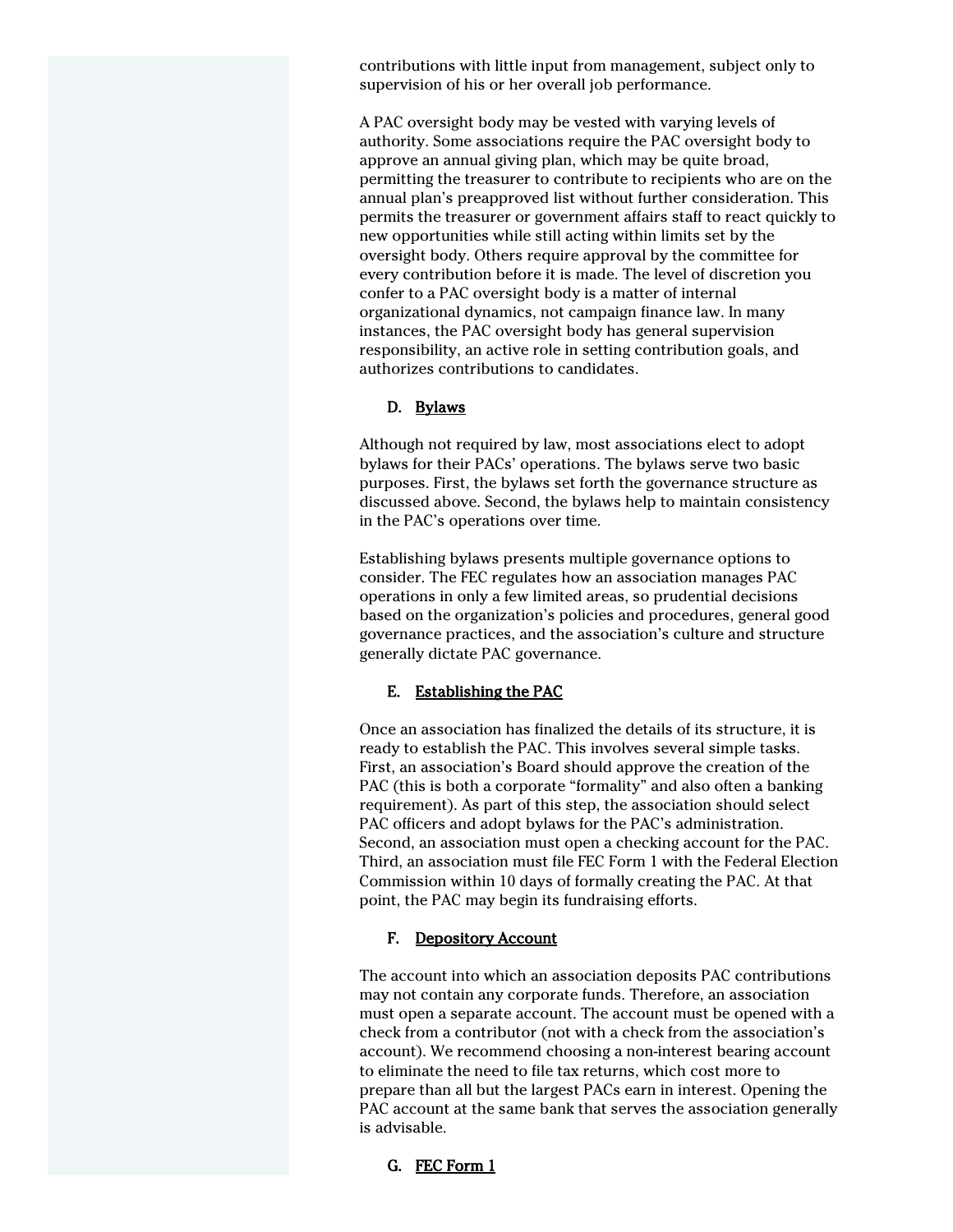To register the PAC with the Federal Election Commission, the PAC must file FEC Form 1. This form must be submitted within 10 days of when an association's Board approves formation of the PAC.

# II. OPERATING THE PAC

# A. PAC Administrative Costs

Under the FECA, an association is known as the "connected organization." As the PAC's connected organization, an association may pay all administrative and solicitation costs for the PAC. For example, an association may pay all legal fees for the PAC, postage for mailings, staff time to compose solicitations, credit card processing fees, and virtually any other cost associated with the PAC. We recommend instructing the PAC's bank to deduct all fees from an account of the association—instead of debiting the PAC account—to preserve PAC funds and to streamline FEC reporting.

Additionally, association staff may provide services to the PAC as part of their normal duties, such as determining fundraising goals and deciding which campaigns to support. This enables the PAC to dedicate all contributions to the PAC's election efforts without deducting administrative costs.

# B. Compliance and Reporting

The PAC will be required to deposit checks in a timely manner and file reports with the FEC on a regular basis. Depending on the size of the PAC, the reports must be filed electronically, which generally is easier to do regardless of the PAC's size.

There are several options for operating the PAC. First, an association may use its staff to deposit checks, keep the books and file FEC reports. Staff should be well trained on how to prepare and submit reports and have access to counsel for questions that arise with reporting. Alternatively, a number of PAC administration companies provide PACs with the opportunity to outsource compliance duties.

# C. PAC Solicitations

The PAC must be funded with voluntary contributions of up to \$5,000 per year.[2](#page-4-0) Although any U.S. citizen (or permanent resident alien) is permitted to contribute to the PAC, the PAC may solicit only its "restricted class" for contributions. The restricted class is comprised of (1) management-level employees of an association and their families;<sup>[3](#page-4-1)</sup> (2) certain individual association members;<sup>[4](#page-4-2)</sup>

 $\overline{a}$ 

<span id="page-4-2"></span><span id="page-4-0"></span><sup>&</sup>lt;sup>2</sup> Contributions may be made by check, credit card, payroll deduction, or direct debit. If an association uses payroll deduction or direct-debit, it may be a one-time deduction or it may be periodic. The association must obtain signed consent from each donor who chooses to contribute by payroll deduction. The association must also retain copies of all contribution checks made out to the PAC.

<span id="page-4-1"></span><sup>3</sup> Management-level employees include salaried employees with "policymaking, managerial, professional or supervisory responsibilities." 11 C.F.R. § 114.1(c). This specifically includes the "individuals who run the corporation's business such as officers, other executives, and plant, division, and section managers" and also "individuals following the recognized professions, such as lawyers and engineers." *Id.* § 114.1(c)(1). The FECA specifically excludes "[p]rofessionals who are represented by a labor organization" and "[s]alaried foremen and other salaried lower level supervisors having direct supervision over hourly employees" from the restricted class of executives that may be solicited. It also excludes consultants who are not association employees. *Id.* § 114.1(c)(2).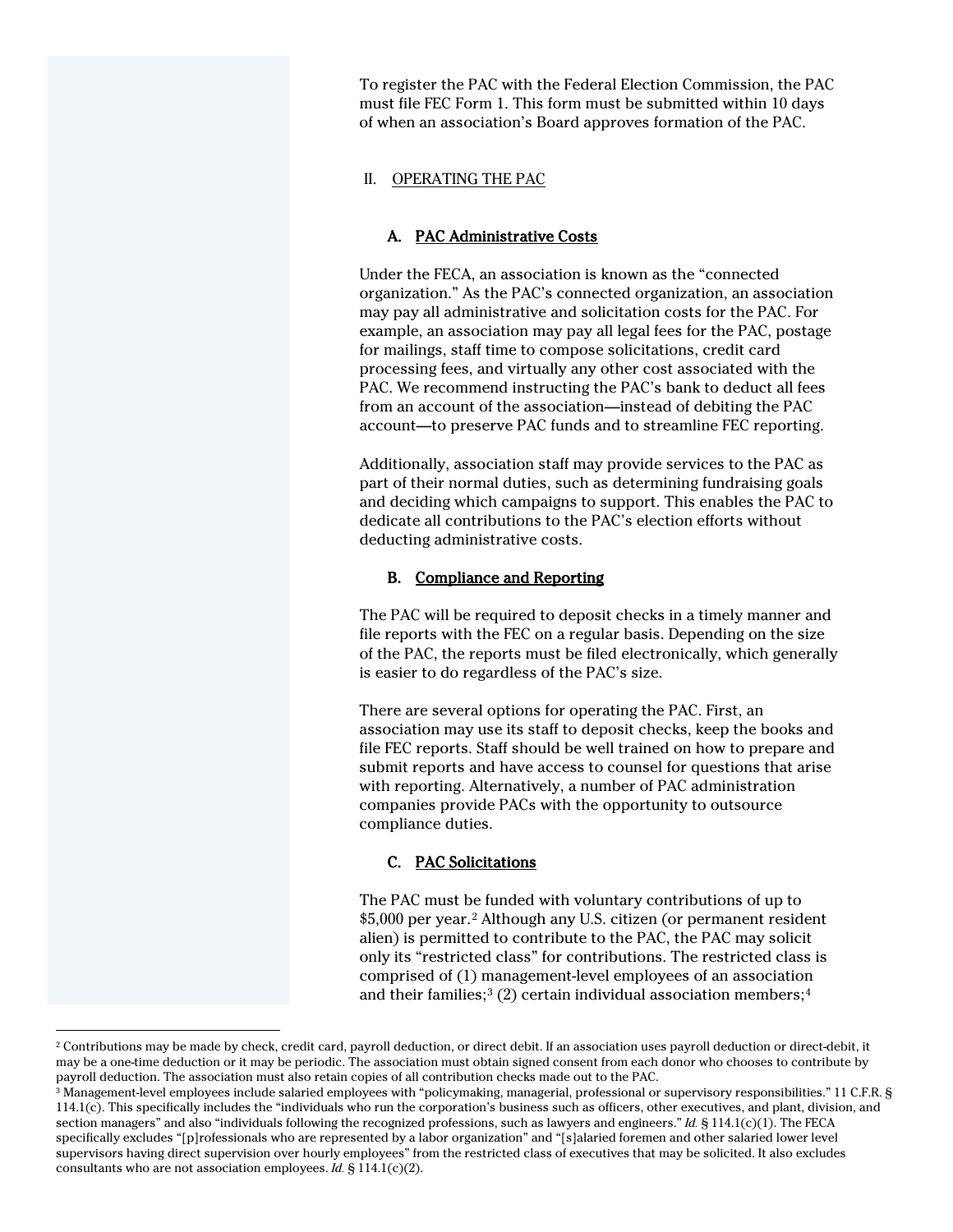and (3) management-level employees and shareholders of member companies that have authorized a trade association to solicit these individuals.

An association must obtain prior written approval from its member companies before soliciting its members' restricted classes.[5](#page-5-0) A corporation may provide this permission to only one trade association per year. The authorization must identify the year for which it is effective, although a single solicitation may contain a number of years (e.g., by including a separate signature line for each year).<sup>[6](#page-5-1)</sup> Only the corporation that is a member of an association may be solicited – subsidiary and parent companies may be solicited only if they also are members of the association and have provided their own written consent.

# D. PAC Expenditures

Initially, the PAC will be allowed to make contributions of up to \$2,500 per election to federal candidates (e.g., \$2,500 to each of a candidate's primary, runoff, general and special elections per election cycle). Once it has been in existence for six months, received contributions from 51 people, and given to five candidates, it may make contributions to candidates of up to \$5,000 per election.[7](#page-5-2) Thus, the PAC could give up to \$10,000 to a single candidate in the typical election cycle: \$5,000 for the primary and \$5,000 for the general.

The PAC may also make contributions to political parties and other PACs. For example, it is allowed to give \$5,000 a year to any other PAC. However, an association may not solicit other PACs for contributions. Failing to observe this restriction is a common problem for associations' PACs regarding member PACs' contributions. Because corporate and association PACs cannot solicit one another, a PAC that wishes to contribute to another must make the contribution without prompting.

The PAC may also make contributions to state candidates, but will be subject to state contribution limits and reporting requirements if it does so. Before an association decides to give to state candidates, it should carefully investigate the requirements that will apply.

Although the FECA imposes a number of restrictions on PACs, careful planning can minimize their hurdles and risks. Venable can assist with each step in the process and help to navigate all FEC regulations.

\* \* \*

 $\overline{a}$ 

<sup>4</sup> Certain criteria determine whether an association qualifies as a "membership organization," and whether its members qualify as "members" for purposes of solicitation and contributions. 11 C.F.R. §§ 100.134(e) and (f).

<span id="page-5-0"></span><sup>5</sup> 11 C.F.R § 114.8(c).

<span id="page-5-1"></span><sup>6</sup> *Id.* § 114.8(d)(4).

<span id="page-5-2"></span><sup>7</sup> Once the PAC meets the threshold of six months, 51 contributors and five contributions, it is known as a "qualified multi-candidate committee" and must file an FEC Form 1M with the FEC within 10 days of meeting the last of these three criteria to notify the FEC that it is qualified. A multicandidate PAC must also identify this status on its check stock.